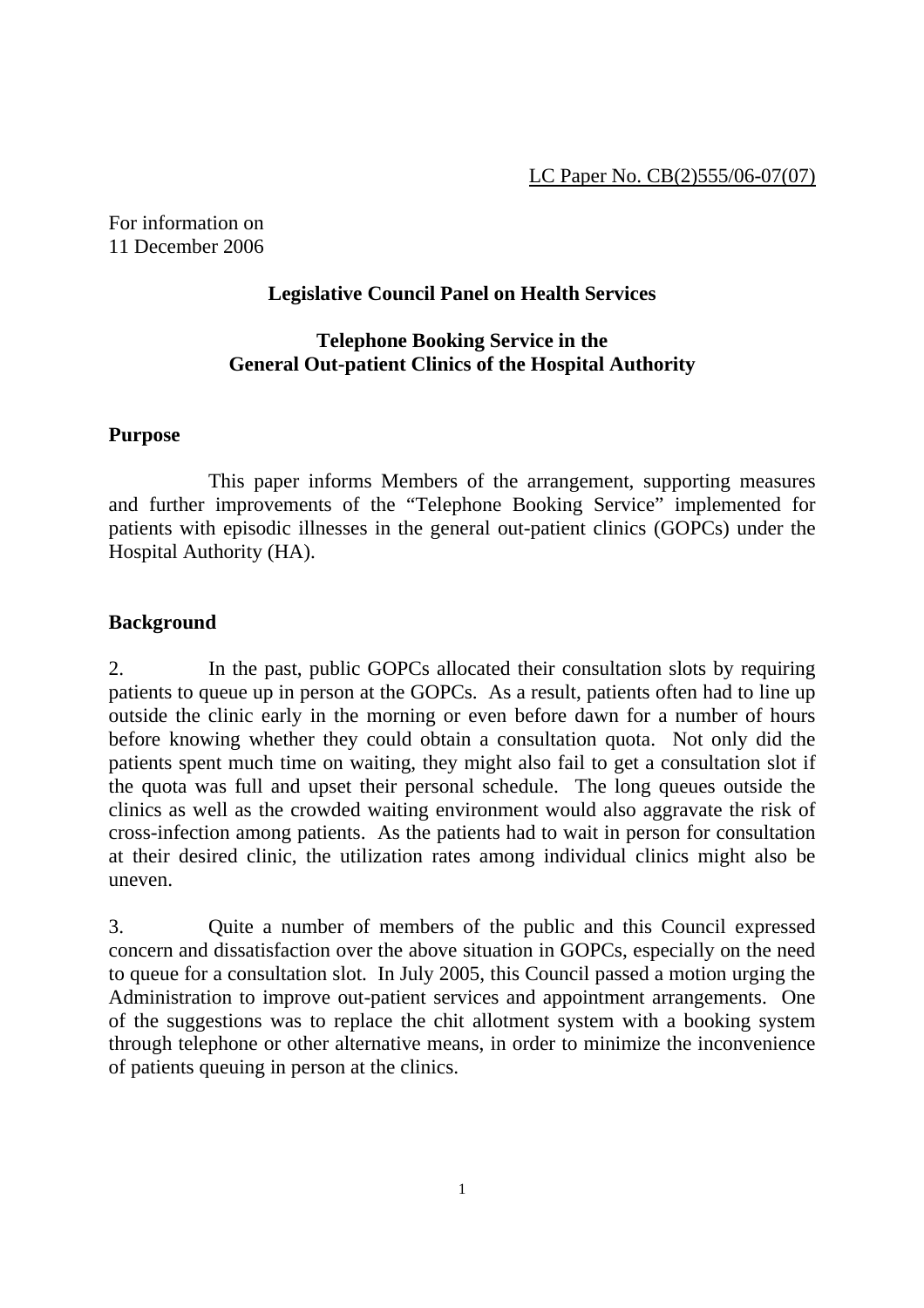4. In response to public demands for improving the crowded queuing conditions in GOPCs, reducing the risk of cross-infection among patients, and making optimal use of the resources in public general out-patient service, HA has gradually tried out the "Telephone Booking Service" since October 2005 in 12 GOPCs within the Hong Kong East and West Clusters. This service is applicable to patients who do not require regular follow-up consultations (i.e. patients with episodic illnesses). They can make a booking for an out-patient consultation through the computer system of the Telephone Booking Service.

5. In July 2006, HA conducted a review on the pilot Telephone Booking Service implemented on Hong Kong Island. Based on its survey, the public generally welcomed this service and found it more convenient. The crowded waiting problem at GOPCs was also significantly improved. Long waiting queues outside the clinics were rarely seen. As public reactions to the telephone booking service have been generally favourable, HA has progressively extended the Telephone Booking Service to other GOPCs in its Kowloon and New Territories clusters since October this year.

## **Operation of the Telephone Booking Service**

6. Currently, starting everyday from 3 p.m., patients with episodic illnesses may book for a consultation slot in the evening session of the same day, or the morning or afternoon session of the next day, by dialing the specific appointment hotline of each GOPC. This saves them the trouble from having to queue outside the clinic early in the morning, and also makes it easier for them to select their desired consultation timeslot. First-time GOPC patients may start using the Telephone Booking Service once after they have registered and booked in person for consultation with any of the clinics for the first time.

7. The computer system of the Telephone Booking Service has been designed with ease of use as the objective. Upon connecting to the system, patients are only required to enter their identity car number and date of birth, and confirm the consultation timeslot they have selected. In general, it takes about 3 to 4 minutes to complete the booking process. The system also has a preset search function. When the quota of a clinic is full, it will automatically connect to the nearby clinics to identify available consultation slots for the patients to choose from, so as to make optimal use of resources for general out-patient services.

8. There are a total of some 400 telephone lines throughout the territory dedicated to the telephone booking system. Each clinic has around 5 to 20 lines depending on the size of the clinic. The lines of the telephone booking system are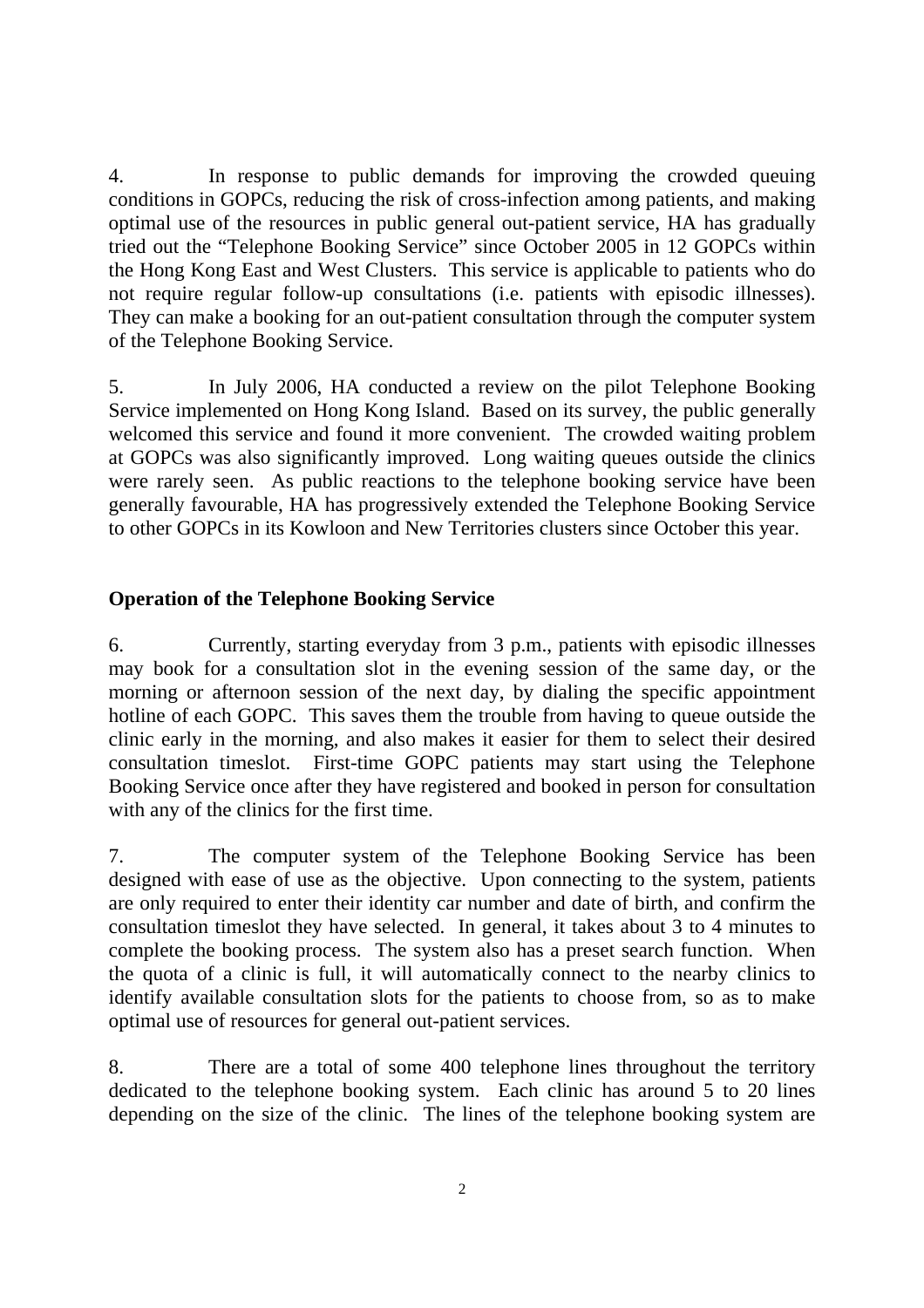inevitably busier around the time when the booking starts everyday at 3 p.m. everyday. At present HA cannot estimate with any accuracy the time it takes to connect to the telephone booking system. However, according to the users' comments and actual operational experience, the telephone booking system is usually easily to connect in the evening. Quite a number of clinics also have consultation slots remaining by the morning session of the next day. Having said that, the earlier the patients make their booking through the telephone booking system, the more likely they can obtain a consultation slot of their desired clinic and time.

9. The telephone booking service is currently being used for booking a consultation for around 43,000 times per week on average, accounting for about 80% of the total attendance of patients with episodic illnesses. Although the pattern of use varies among different districts and clinics, the general trend is that most patients will gradually adapt to the use of Telephone Booking Service and change their past habits of queuing at the clinic in person. During the transitional period, HA will exercise flexibility by assisting patients (especially the elderly) who come to the clinics in person to book a consultation slot and teaching them how to use telephone booking. In the longer run, it is hoped that all users will be familiarized with the use of the Telephone Booking Service.

#### **Supporting Measures to the Telephone Booking Service**

10. As the Telephone Booking Service is a relatively new initiative, some patients may encounter difficulties in using the service in the early days of its implementation. In view of this, HA has stepped up its publicity and promotion work before and after the implementation of the Telephone Booking Service, for instance:

- (i) organise seminars and send outreach nurses to villages, elderly centres and institutions, etc., to publicise especially to the elderly how to use the Telephone Booking Service;
- (ii) issue well-illustrated, personalized instruction cards, setting out clearly the steps for making telephone booking, to facilitate patients' use of the service; and
- (iii) put up posters, videos and pamphlets at each GOPC, and set up help desks to assist patients especially the elderly in using the Telephone Booking Service.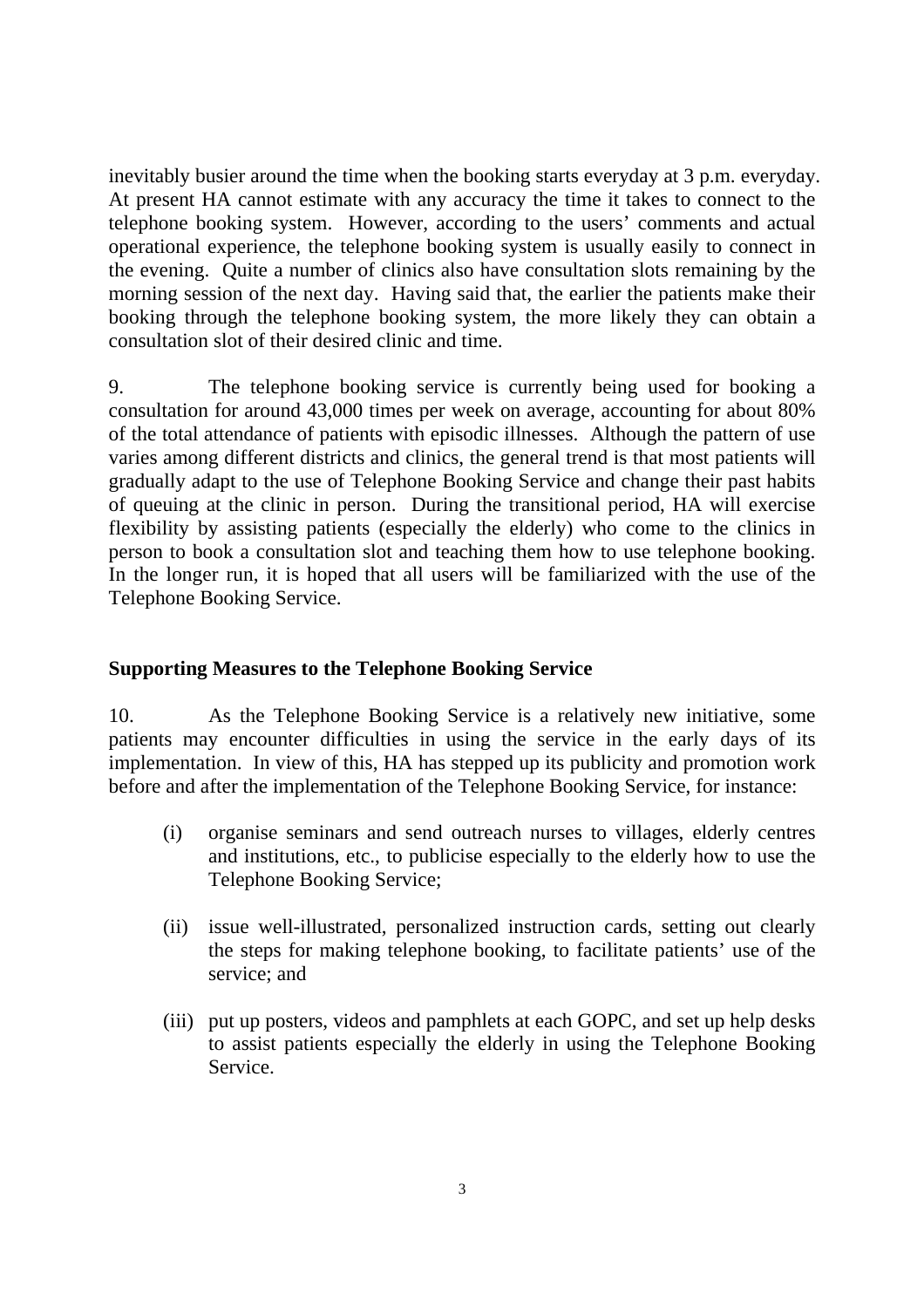11. Meanwhile, HA has put in place a number of measures to reduce the needs for using the Telephone Booking Service, such as arranging the next booking after each consultation for the chronically ill or elderly patients who require continuous medical care and regular follow-up, and prescribing medication for a longer period of time in light of the patients' medical condition, thereby freeing them from having to obtain consultation slots separately and attending follow-up consultations too frequently. These measures reduce directly or indirectly the number of patients who need to use the Telephone Booking Service.

12. HA will also offer appropriate assistance on a case-by-case basis to those who face genuine difficulty in using the Telephone Booking Service, including individual patients with a disability or patients with hearing impairment, for instance by arranging medical consultations for them directly without th eneed to use telephone booking. In cases of emergency, the clinic staff will also exercise their discretion to deal with the patients, or arrange referral them to the accidents and emergency units of public hospitals.

# **Further Improvement Measures**

13. Since the territory-wide implementation of the Telephone Booking Service, the Administration has received a number of comments regarding the service, most of which acknowledged its positive effects on resolving the queuing problem in the GOPCs and commended generally or specifically on the telephone booking system. At the same time, we have also received various suggestions as to how to further improve the Telephone Booking Service and its supporting measures. We are now studying in details the suggestions, with a view to further enhancing the booking system, including:

- (i) step up publicity and teach patients on how to effectively use the telephone booking service, including the registration and booking procedures as well as the time of the day when booking can be more easily made, etc., and target such promotion to specific community groups (such as elderly living on their own or in remote villages);
- (ii) streamline the flow of telephone booking by reducing the number of steps required, allowing flexibility for the elderly in entering their date of birth (they may choose to enter only the year of birth), and adjust the system to accept continuous key-in, so as to make it easier for patients to adapt to the use of the Telephone Booking Service;